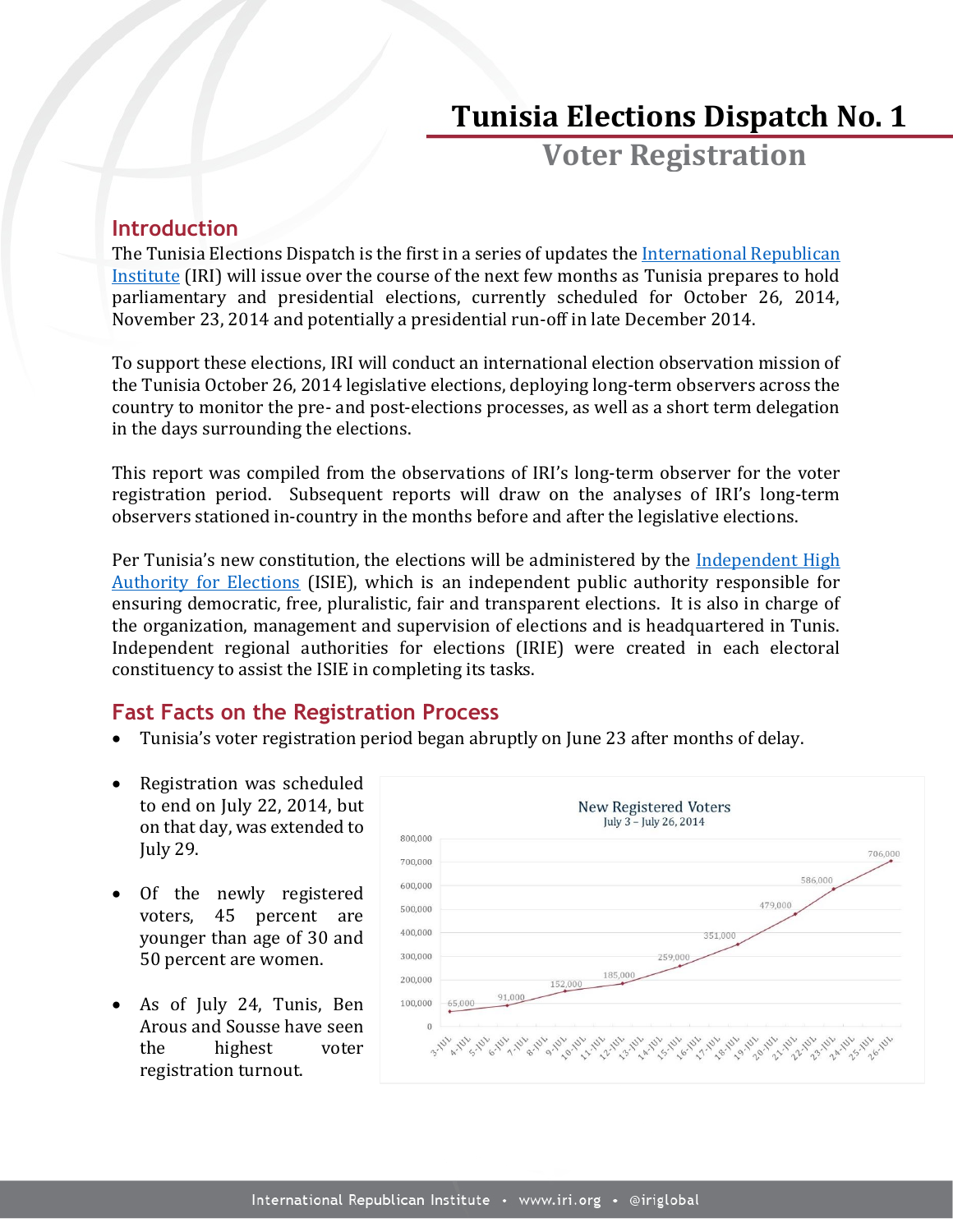## **OVERVIEW**

After a noticeably slow start, the rate of voter registration increased rapidly in the final week of the initial voter registration period, presumably in response to the independent election commission's efforts to raise awareness of registration through the media. The daily registration rate increased from approximately 7,000 per day at the beginning of July to over 30,000 per day on July 16 and 17. In a last-minute rush, about 73,000 people registered on July 21, followed by 93,000 people the next day. The extension period so far (July 23-July 26) allowed an additional 92,000 voters to register. As of July 26, a total of 705,958 new voters have registered.

IRI has observed voter registration throughout the governorates of Tunis 1, Tunis 2, Manouba, Kairouan, Sousse, Kasserine, Ariana, Beja, Bizerte, Monastir and Mahdia. At each site, IRI interviewed ISIE staff and voters. With the exception of a slow start, systems and procedures of voter registration have been operating smoothly, and ISIE staff have been consistently professional, competent and well trained. However, ISIE efforts to promote registration through media or physical advertisements was severely lacking for most of the period.

IRI encountered mixed attitudes toward the elections process. While some Tunisians are excited to participate, the prevailing mood seems to be that of apathy and general disaffection due to frustration with the performance of transitional governments. Generally, this only discouraged people from registering, but others, mostly Salafists, actively marshalled their followers against electoral participation.

#### *Registration Rates*

Turnout in Tunis 1 and 2 was noticeably low for the first half of July. At the beginning of July, the two districts each registered about 10-15 voters per day. By July 10, the rate increased to 25-30, for a total of 180,000 additions to the register. ISIE staff in Tunis reported a fairly balanced mix of age and gender among new registrations. Domestic observers disagreed, reporting an especially low level of youth participation in Tunis. To account for the disparity in opinion, most youth may have registered via SMS or the Internet. ISIE statistics from July 23 show that about 45 percent of those newly registered are under the age of 30.

In mid-July, registration turnout began to pick up steam. By July 14, the total reached about 300,000. Most of the gains in registration appeared to come through the SMS or online systems, as the stations IRI visited at that point did not seem busy. Moreover, in Tunis, the officials reported that the vast majority of people coming to register were looking to change their polling station from the previous election; first time voters were far less common. However, on July 16, IRI noted a visible increase in registration activity at polling stations. On July 17, the registration rate reached a new peak of about 31,000 in a day.

Registration rates continued to climb up to the initial registration deadline of July 22. On July 21 about 73,000 people registered, followed by about 92,000 the next day, making the total additions to the registration system about 500,000. Increased activity was not limited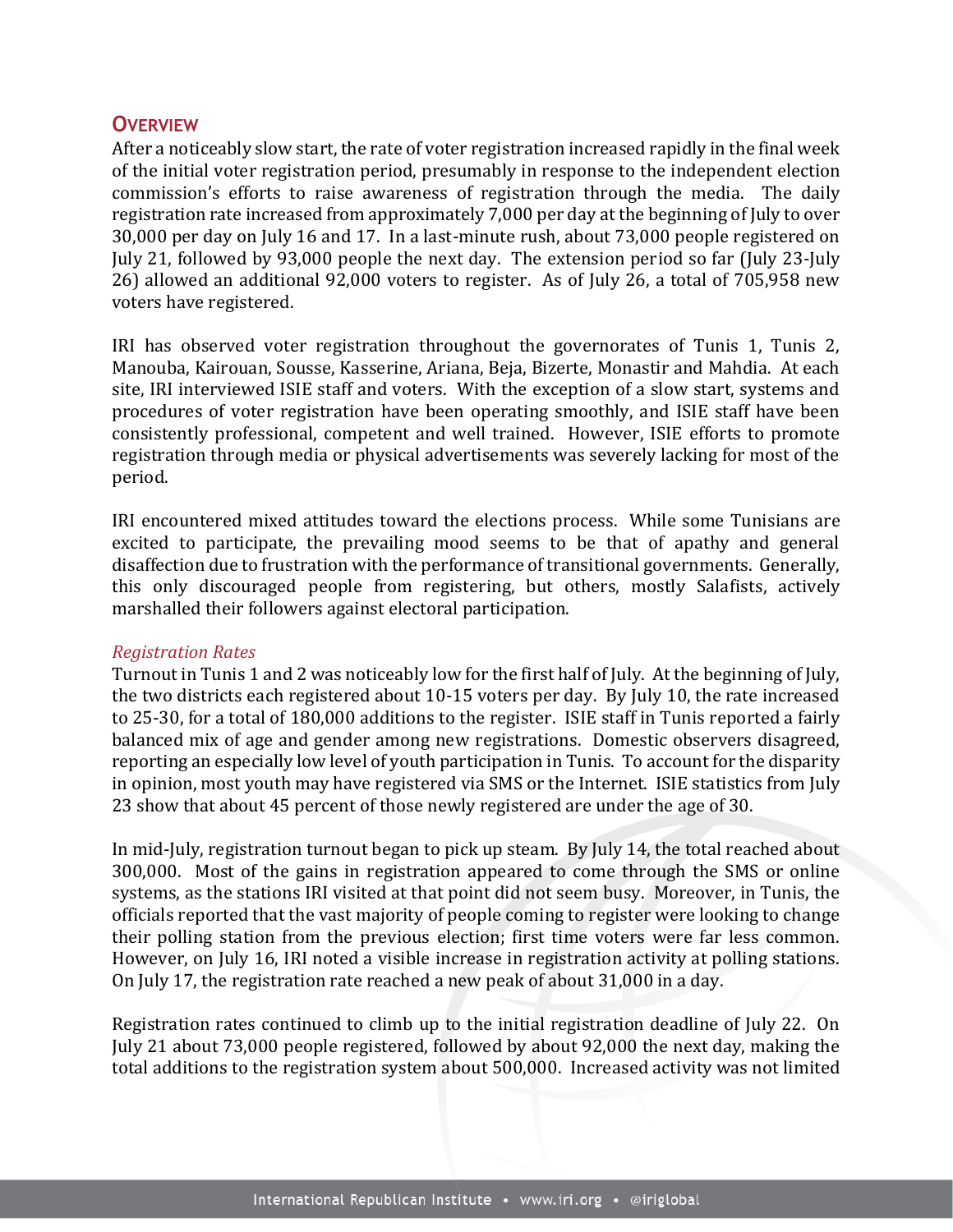to the capital. IRI's observer found registration proceedings on July 20 in Beja, a typically underserved area, to be the busiest he had seen yet.

On July 22, following discussions in the National Dialogue, a mechanism employed by Tunisian political leaders when traditional institutions of government fail to resolve a key issue, the ISIE announced the extension of the voter registration period to July 29. An ISIE official explained to IRI that this is a "test period," and depending on how many voters are registered during this week, the ISIE may choose to extend registration further.

Since July 23, registration rates have fallen to about 28,000. However, ISIE staff believe they will witness another surge as the new registration deadline approaches.

#### *Attitudes Toward Registration*

In interviews with IRI's observer, ISIE officials blame apathy and dissatisfaction with political choices for low voter registration. On July 17, the coordinators in Beja cited a lack of faith in the political process to address citizens' problems as the largest obstacle to participation. Further, they noted that a large portion of eligible voters are undecided and may for this reason feel less motivation to register. Independent Regional Authority for Elections (IRIE) officials in Bizerte on July 18 similarly blamed low turnout on a lack of trust in political parties and disappointment with the performance of the past few governments.

Those registering interviewed by IRI the week of July 13 evinced optimism and excitement about the process. Many told IRI it was their civic duty to vote, and they were proud to participate in elections. The major concern of many was whether they would be able to convince their friends, family and neighbors to vote, noting that most people are uninterested.

IRI has encountered select groups who actively oppose the elections process. On July 7-8 in Kairouan and Kasserine, IRI spoke with individuals interested in boycotting the elections (one former party activist in Kasserine was organizing a boycott of the elections; one group in Kairouan was boycotting political parties and was considering boycotting the elections, as well). In Manouba, Beja and Bizerte, Salafists, who believe that participation in elections is un-Islamic, have disrupted registration efforts. In some areas, such as Jerzouna and Menzel Abderrahmane in Bizerte and Douar Hichr in Manouba, many promotional materials for voter registration were destroyed or vandalized.

#### **ISIE OPERATIONS**

Generally, ISIE/IRIE operations in stationary and mobile offices, the SMS (text message) system and the website have functioned well.

IRI noted an important update from the 2011 registration system that should facilitate voting. In 2011, voters were assigned a polling center (generally a school or other public building) and a specific polling station within. This meant that within one center, there could be a long line at one station and three empty stations, and voters could not switch stations to vote faster. In 2014, voters are still assigned a specific polling center, but will be free to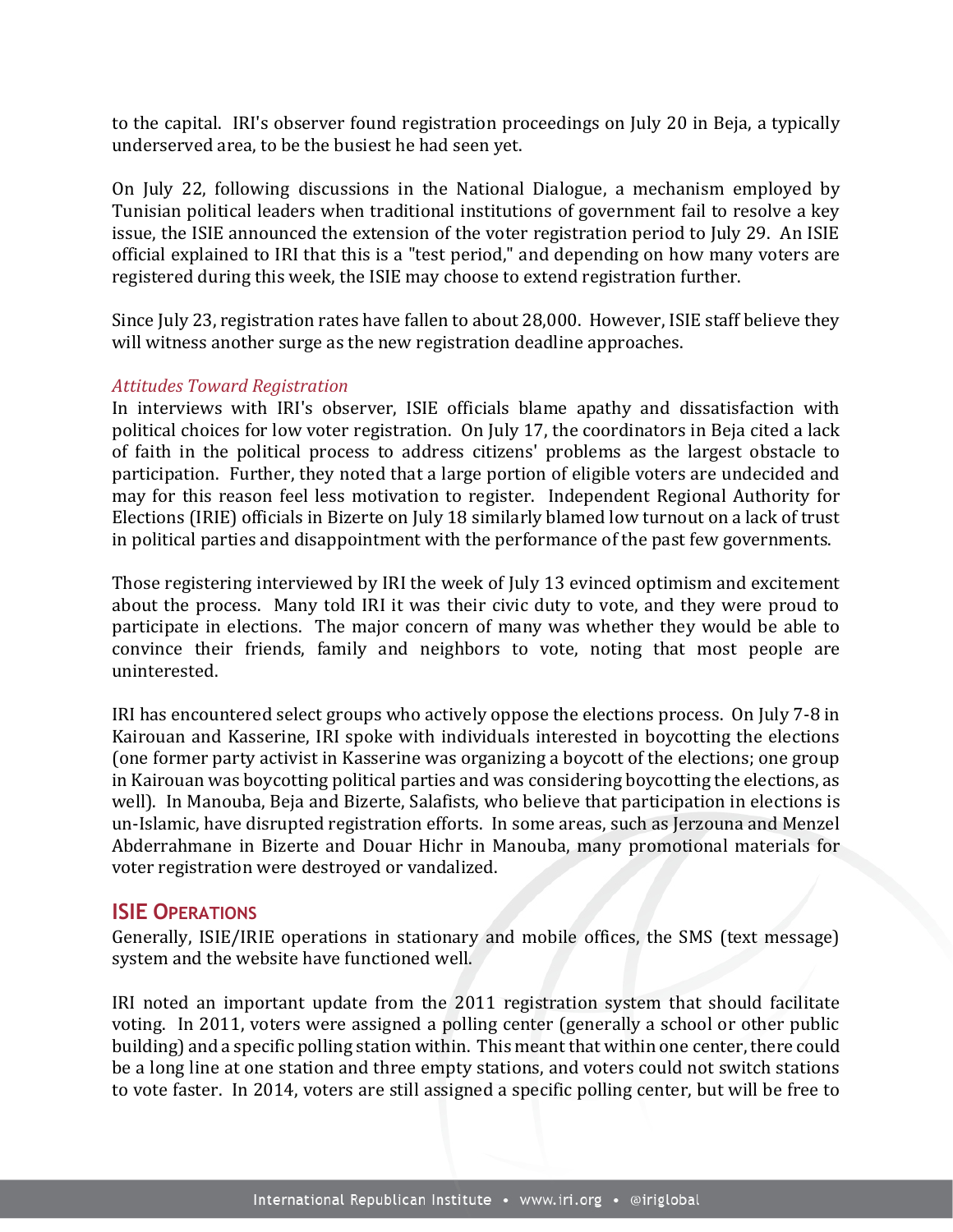vote at any polling station within that center. This common sense system should make voting easier for Tunisians.

#### *Stationary Offices*

Although stationary offices generally operated well, IRI's observer noted some logistical challenges. In Tunis 1 and Tunis 2, ISIE staff reported that many registration centers were unable to open on schedule due to business owners' reluctance to allow them on their property. Additionally, IRIE coordinators gave IRI incorrect information several times the week of July 6-13 regarding where registration centers were open and when they had started working. They seemed unaware or unwilling to admit some problems in logistics and management. Most IRIE offices were not open in Monastir on July 25 (Republic Day), contrary to information provided by the IRIE in the area. Finally, the Sousse IRIE president reported that he did not always have enough field agents to cover the entire governorate because his budget is not big enough to support more staff.

#### *Mobile Offices*

Except in Tunis (where there are no rural areas), mobile offices are used to canvass rural areas lacking stationary offices. On June 23, IRI's observer visited the launch of the mobile office set up in downtown Tunis. It was efficiently managed, with minimal wait time for voters, but saw low turnout.

IRI heard mixed reports about the effectiveness of mobile offices. The Kasserine IRIE coordinator reported that the mobile offices have been much more effective than the stationary offices. The IRIE Manouba coordinator reported that his mobile centers were relatively more productive because they work at night as well as during the day. IRIE/ISIE officials stationed at mobile offices in Sousse experienced low registration rates, which they blamed on to the inherent difficulty of finding and registering voters who were disinclined to register on their own in the first place, general voter indifference and their daytime deployment schedule during Ramadan and in summer heat.

#### *SMS System*

The SMS system for registering or verifying a polling center seems to work well. To verify one's polling center, the voter enters a number determined by the ISIE along with his/her identification number into a mobile phone. The SMS system then responds with a text containing the person's polling center information. Of the more than a dozen people IRI's observer spoke with who voted in the 2011 elections and intend to vote in the upcoming elections, all but one was able to verify his/her polling center via SMS. According to the ISIE on July 23, about 58 percent of those newly registered did so via SMS.

#### *Website*

When registration opened, the ISIE's website was still using a platform from the 2011 elections. The website was revamped one week later, displaying a user-friendly interface that provides a potential voter all the information he or she would need to register. On July 10, a hacker downed the ISIE network briefly, but it was fixed without major disruption to registration. In an environment of heightened security concerns, enhanced cyber security to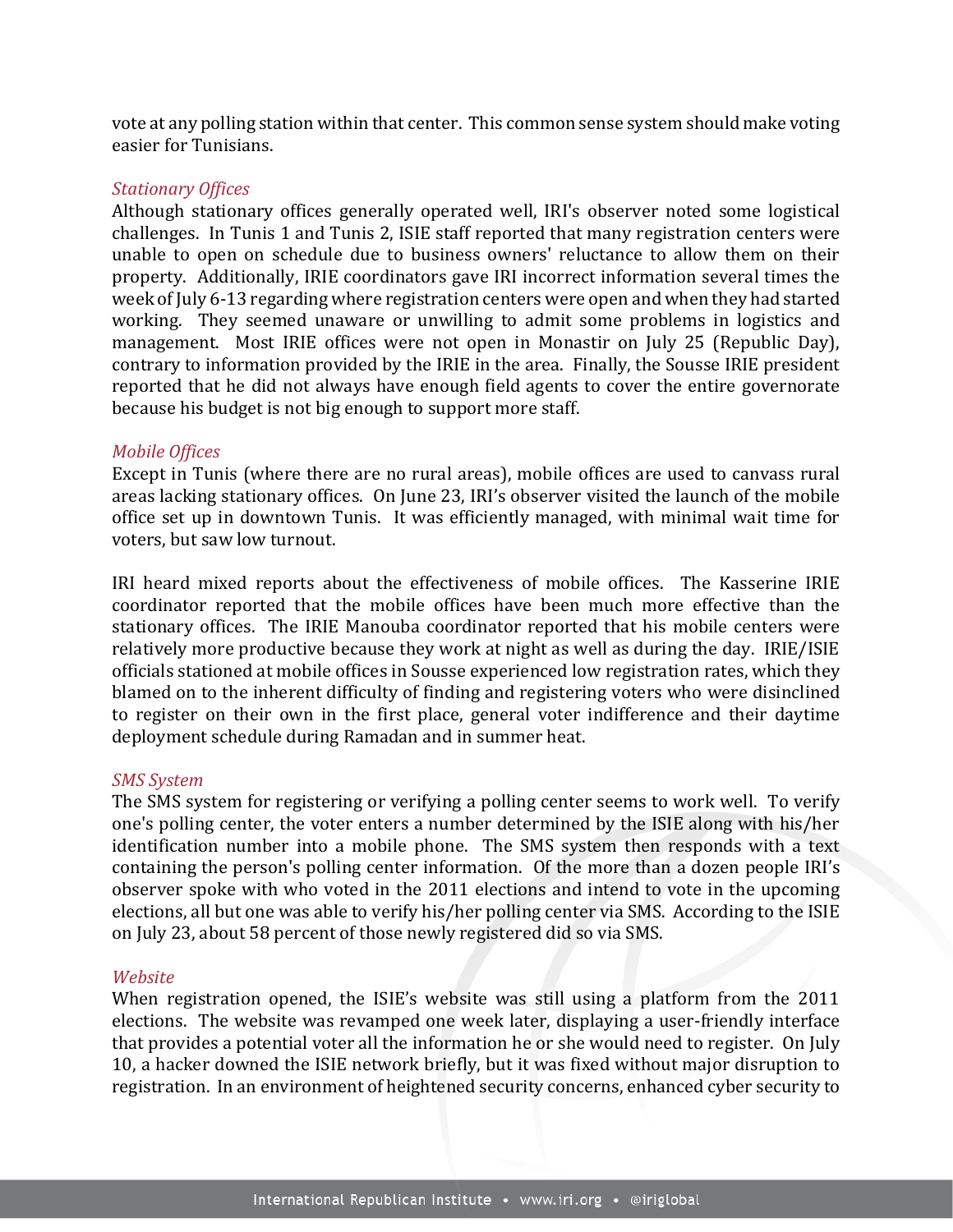protect confidential voter information could prevent future efforts to gain unauthorized access.

## **ISIE PROMOTION EFFORTS**

Registration was insufficiently promoted in the lead-up to the registration period. Organized efforts to boost registration did not begin until July 5. It took nearly two weeks before IRI noticed signs promoting the elections, and many did not mention that voter registration was occurring. From July 5-6, the ISIE began a serious media effort to raise awareness of registration. Regular ads on national television and radio provided simple instructions on registration and encourage voters to register. By July 16, the media campaign began to taper off, and by July 22, it seemed to end. By July 26, television and radio advertisements for elections became rare.

The ISIE inconsistently promoted registration through physical advertisements. The only concerted effort to post signs about the elections IRI observed was in Kairouan. However, the posters blanketing Kairouan were not well installed, and most of them fell down after less than a day. Outside of the governorate's capital no such materials were seen. This often made it difficult for IRI's observer to find many registration centers. By July 22, the ISIE seemed to have stopped distributing promotional materials, and by July 26, many of the original promotional materials for elections had come down without being replaced.

The ISIE also largely failed to deploy canvassers in heavily trafficked public places. On June 23, for example, no ISIE staff were stationed at the sidewalks of Habib Bourguiba Avenue in Tunis to direct people to register at the mobile office in the median. Hundreds of people walked past it without taking a second look. IRI observed a notable exception on July 23 at the Festival of Carthage. ISIE employees approached people in line to exit the music festival venue and were largely successful in convincing them to register.

## **MEDIA COVERAGE OF REGISTRATION**

The elections and the voter registration period have been a frequent topic of discussion in Tunisia's news media. By July 5, media reports were emphasizing the low turnout of voters to register. With no visible improvement by July 13, the media began to raise questions about this issue. Various ideas for dealing with this problem began to emerge.

Some suggested extending the registration period and delaying the elections. An editorial in *La Presse*, an influential media outlet, first proposed this in the week preceding July 13. Some political parties favored the idea, but overall the idea did not have much support. While some advocated postponement simply to ensure a strong turnout for elections, others believed that low registration, and subsequent low elections turnout, would favor Ennahda. However, little evidence supports this idea. While the party is better funded, more disciplined and larger than others, it also benefitted from its outsider status in 2011. The question exists as to how many of its 2011 supporters will vote for it in 2014.

Some media, particularly blogs and social media, featured calls for an election boycott in the week preceding July 13. Across the board, the motivation for the boycott appeared to be the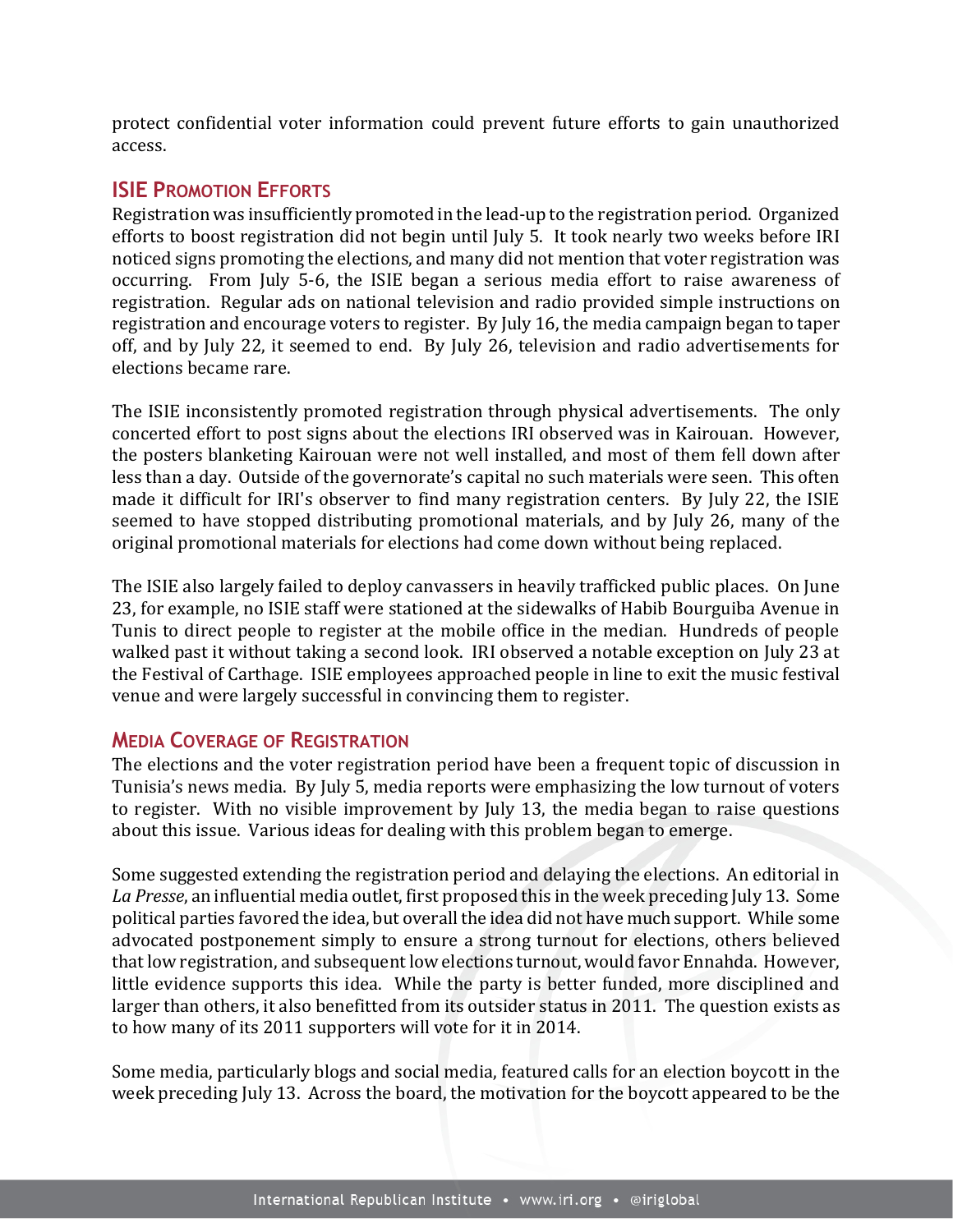lack of suitable political options for the voter. While there were no questions as to the integrity of the election process, there were complaints that the process itself is empty because no political parties are capable of governing or because there is no difference between the parties.

On July 15, the poor results of registration led to harsher criticism in the media, which in turn caused a political stir. The idea of postponing elections gained momentum. However, *Al Maghrib*, a Tunisian newspaper, reported that some parties would only agree to an extension of the registration period if elections are not delayed. The Mt. Chaambi terrorist attack diverted media attention from elections somewhat, but the media began to focus on registration information more than the politics surrounding registration.

On July 26, IRI's observer reported that media coverage of voter registration had decreased significantly.

## **OTHER STAKEHOLDERS' REGISTRATION EFFORTS**

#### *Political Parties*

Like the ISIE, parties were late to promote voter registration. As of July 5, of four parties (Ennahda, Nida Tunis, Ettakatol and Afek Tounes) with which IRI's observer had spoken, only Ennahda and Afek Tounes were doing any activity to promote voter registration. However, public evidence of these efforts were not visible. All of the parties IRI's observer spoke with (Ennahda, Nida Tunis, Ettakatol, Afek Tounes, Massar and Al Jomhouri) were doing something to encourage voter registration from July 6-13. Al Jomhouri was conducting door-to-door campaigns and Facebook events. Afek Tounes and Massar distributed flyers. Nida Tunis put up banners in some areas. Despite this, no voters interviewed at registration sites had heard from any political party. Parties stepped up their efforts from July 14-20 to promote registration. Nida Tunis organized rallies to get out the vote. Other parties redoubled their grassroots campaigns.

On July 24, the IRIE president in Sousse reported dissatisfaction with the role played by a political party in his area. Nida Tunis activists were trying to register lists of their supporters at ISIE offices. Since this is not in line with procedures, ISIE officials would turn away the party activists, causing the party members to accuse the ISIE of trying to suppress voter registration by party. The IRIE president thought that ignorance of the proper voter registration process was to blame and not malicious intent. He said that the IRIE made public announcements and held meetings to correct the misunderstanding, and they have heard no complaints since then.

As of July 27, parties shifted focus from public registration campaigns to preparing for the campaign period. Some parties are still promoting registration internally through their membership ranks.

#### *Civil Society*

Until July 13, IRI only observed one civil society organization working to convince voters to register. I-Watch posted graphics to its Facebook page promoting registration. On July 15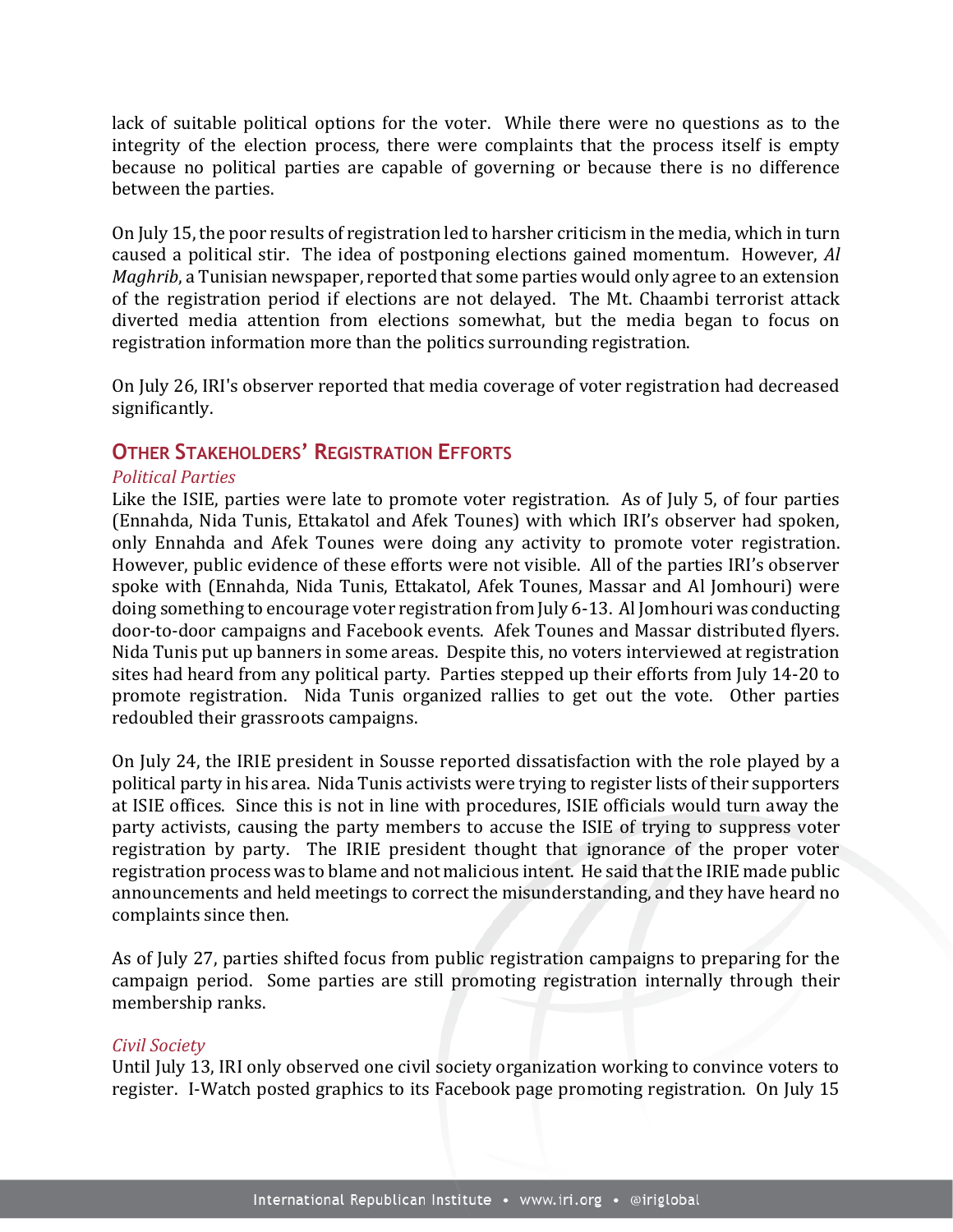and 16, IRI observed the Sawty Association, the Tunisian Scouts, the Ofia Network and the Center for the Study of Islam and Democracy putting up signs in Tunis to encourage people to register. This has bolstered ISIE's physical advertisement efforts. Civil society registration activity during the extension period has been low.

Tunisian civil society plays an important role as monitors of the registration process. Several groups are conducting observation of the process and producing numerous reports. Representatives of the Tunisian Association for the Integrity and Democracy of Elections (ATIDE), Mourakiboun and Marsad have all visited the same registration stations IRI has in Tunis.

In some regions, IRI has noted mixed feelings about civil society's role in voter registration. ISIE officials in Bizerte told IRI that local civil society made ISIE's job harder by spreading misinformation and engaging in political campaigning. Several associations held events to encourage registration that were seen as thinly veiled political party campaigning. This caused some citizens to believe the ISIE is connected with them and is therefore not neutral. Also, many citizens mistakenly believed that they are required to choose a political party when they register and have avoided registering because they do not want to be in a party. On July 24, IRIE officials in Sousse expressed frustration with the perceived low engagement of civil society organizations, too many of which are monitoring registration and not encouraging it.

## **SECURITY**

During the voter registration period, Tunisia experienced nonviolent protests and strikes unconnected to elections, violent protests led by Salafists about elections in Kef and Sidi Bouzid, an assault on a mobile registration bus in Beja, as well as terrorist attacks on Tunisian armed forces near the Algerian border.

Although violence is uncommon in Manouba and Bizerte, where Salafists have a strong presence, Salafist opposition to elections has turned violent in Kef, Sidi Bouzid and Beja. Between July 6 and July 13, protestors engaged police in Kef and Sidi Bouzid for several days. Police used rubber bullets and tear gas to disperse Salafist demonstrators, who responded with stones and Molotov cocktails. IRI's observer met a mobile registration team in Beja whose bus was assaulted on a rural highway, forcing them to leave the area and return to the IRIE office. The ISIE team was not hurt.

The regions bordering Algeria have seen a number of attacks against Tunisia's armed forces, police and security services. On July 16, in a serious setback for the security of the elections, terrorists in Jebel Chaambi near Algeria's border killed 14 soldiers at a security checkpoint. This is the deadliest attack on Tunisian armed forces in recent history. The Uqba Ibn Nafi Battalion, which has been blamed for the attack, has been involved in plots to attack Tunisian citizens throughout the country. The attack was a coordinated assault, involving approximately 60 militants armed with assault rifles and rocket-propelled grenades. The group is believed to be connected both to Ansar al-Charia and Al-Qaeda in the Islamic Maghreb. According to Defense Minister Ghazi Jeribi, among the militants responsible for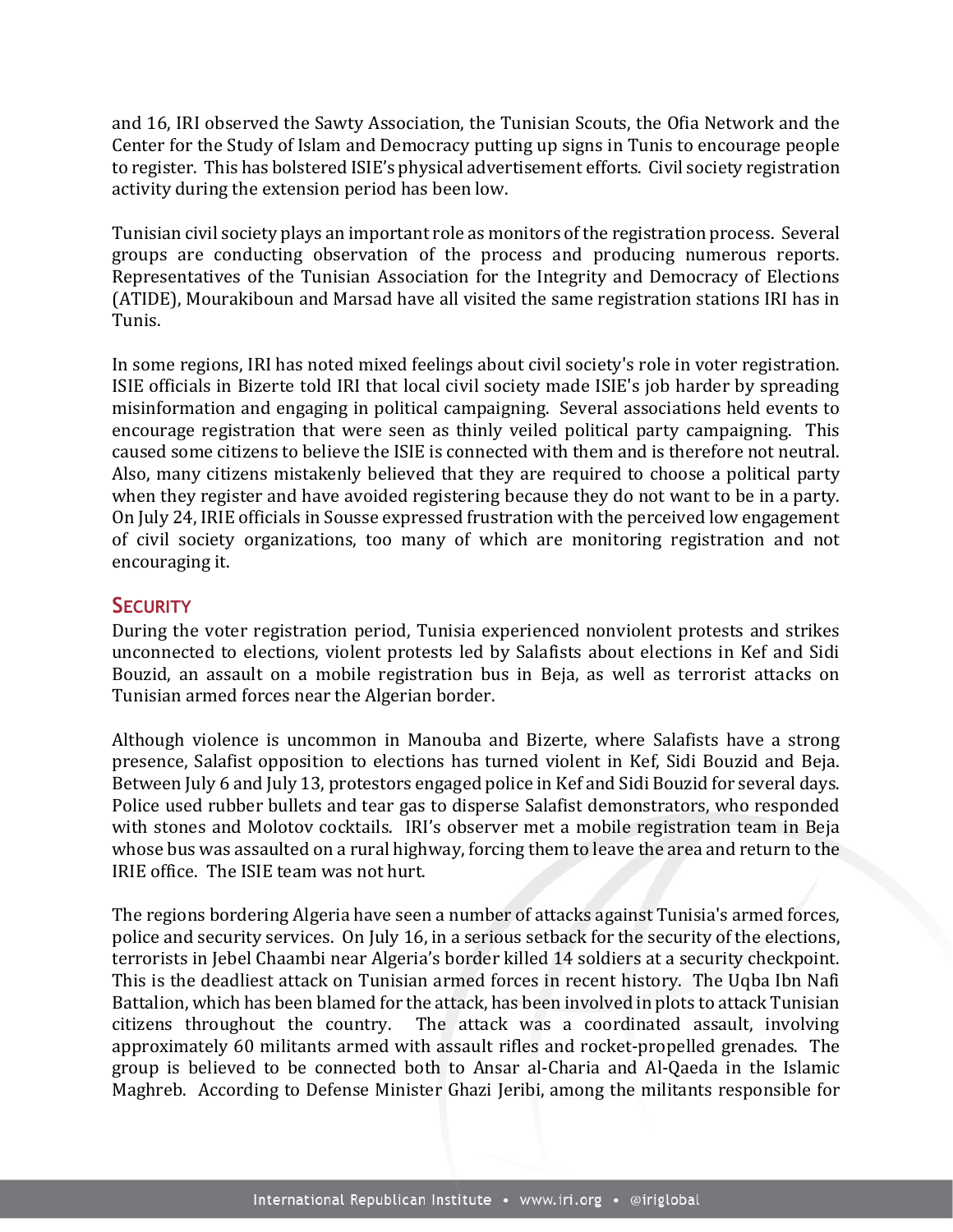the attack were [Algerian citizens and "other foreign mercenaries."](http://news.yahoo.com/four-tunisian-soldiers-killed-terrorist-attack-035010804.html) Violent attacks continued in these areas, including several incidents in Kef, one of which resulted in eight military casualties.

The Mt. Chaambi attack has had little effect on voter registration, but is likely to impact the elections process as a whole. The National Dialogue met several times to discuss how to improve security for the elections. Tunisian security forces made numerous arrests July 21- 27, including of terrorist cells in Bizerte and Mahdia and of Ansar al-Charia leader Saifeddine Rais. Additionally, the government has started to close down mosques deemed friendly to extremists.

## **CONCLUSION AND WHAT LIES AHEAD**

Compared to the ISIE's original goal of 2.5 million, the tally at the initial registration deadline of just under 500,000 falls well short. Considering the slow start to registration, it could also be viewed as a nice recovery, which was made possible mostly by the ISIE's awareness campaign. Efforts from political parties, civil society and both national and local media have played some role, as well.

The results of the extension are mixed. The ISIE has been able to add nearly 100,000 voters to the rolls, but daily turnout is once again much lower than it was before July 22. The occasion of Republic Day, followed by Eid al-Fitr on July 28, means that many people are on vacation now which could result in low registration for the duration of the current extension period.

Overall, there is no doubt the ISIE could do more to register eligible voters. Considering the boost in registration after the ISIE's media campaign in early July, there is reason to believe that media attention and direct outreach could continue to boost registration. However, the ISIE has made little observable effort on these fronts.

The registration period may well be extended again; IRI's observer has been told unofficially that it will continue through the first three weeks of August. However, ISIE officials worry about the challenges that would arise from prolonging registration even further. There is no indication yet that an extension of the registration period would result in delayed elections. As such, political parties will need to continue to mobilize and organize quickly and include voter registration drives in their campaign outreach.

Nationwide, voter apathy remains high and IRI polling suggests that Tunisians are feeling increasingly frustrated with the slow pace of positive results from Tunisia's transition. Security threats remain significant, although mainly targeted at the state for the time being. Further attacks on security personnel or terrorism targeting civilians could result in a postponement of elections.

The official parliamentary elections campaign period for political parties begins on October 4, 2014 and closes on October 24, 2014. Parties must declare their presidential candidate